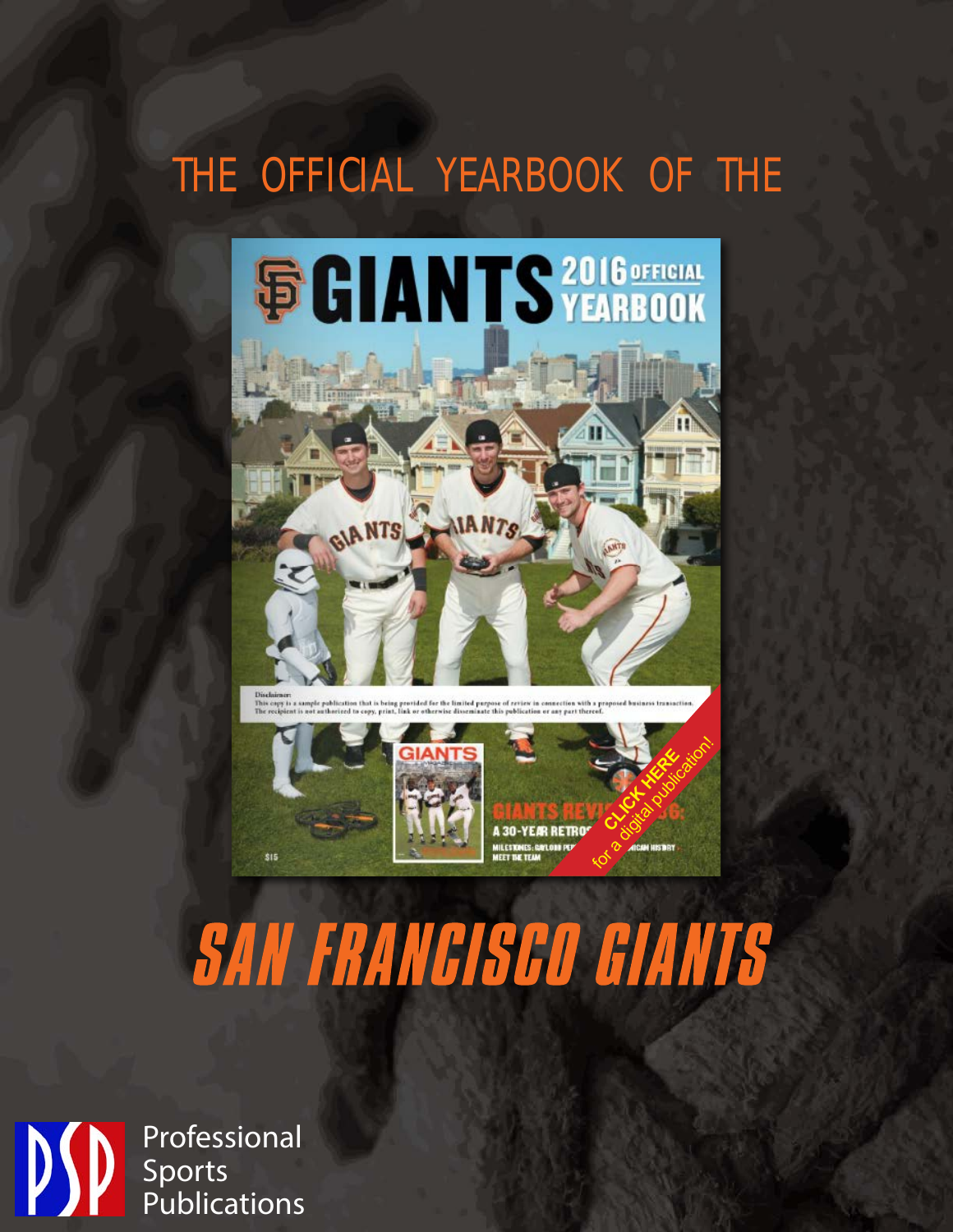#### *Official Team Brand Association*

Officially align your brand and leverage one of the most popular sports in America. Use the power of your home team to deliver your advertising message.

#### *Great Editorial*

These high-quality publications are packed with feature stories, team and player profiles, statistics, history, and most importantly, great photography.

#### *Repeat Exposure*

Souvenir publications are collectibles that are taken home and used as a reference piece throughout the season, providing repeat exposure for your advertising message.

#### *High-Quality, Pre-Qualified Audience*

Your advertising message is delivered to a pre-qualified audience of avid home team fans in a positive, receptive environment.

#### *Reach some of the most loyal and dedicated fans in sports!*

#### *Package and Summary Pricing*

Full-page, four-color advertisement in the **San Francisco Giants Yearbook.** (Advertising package includes a customized merchandising allowance.)

#### *Rate:*

Full Season Package: \$29,500 net



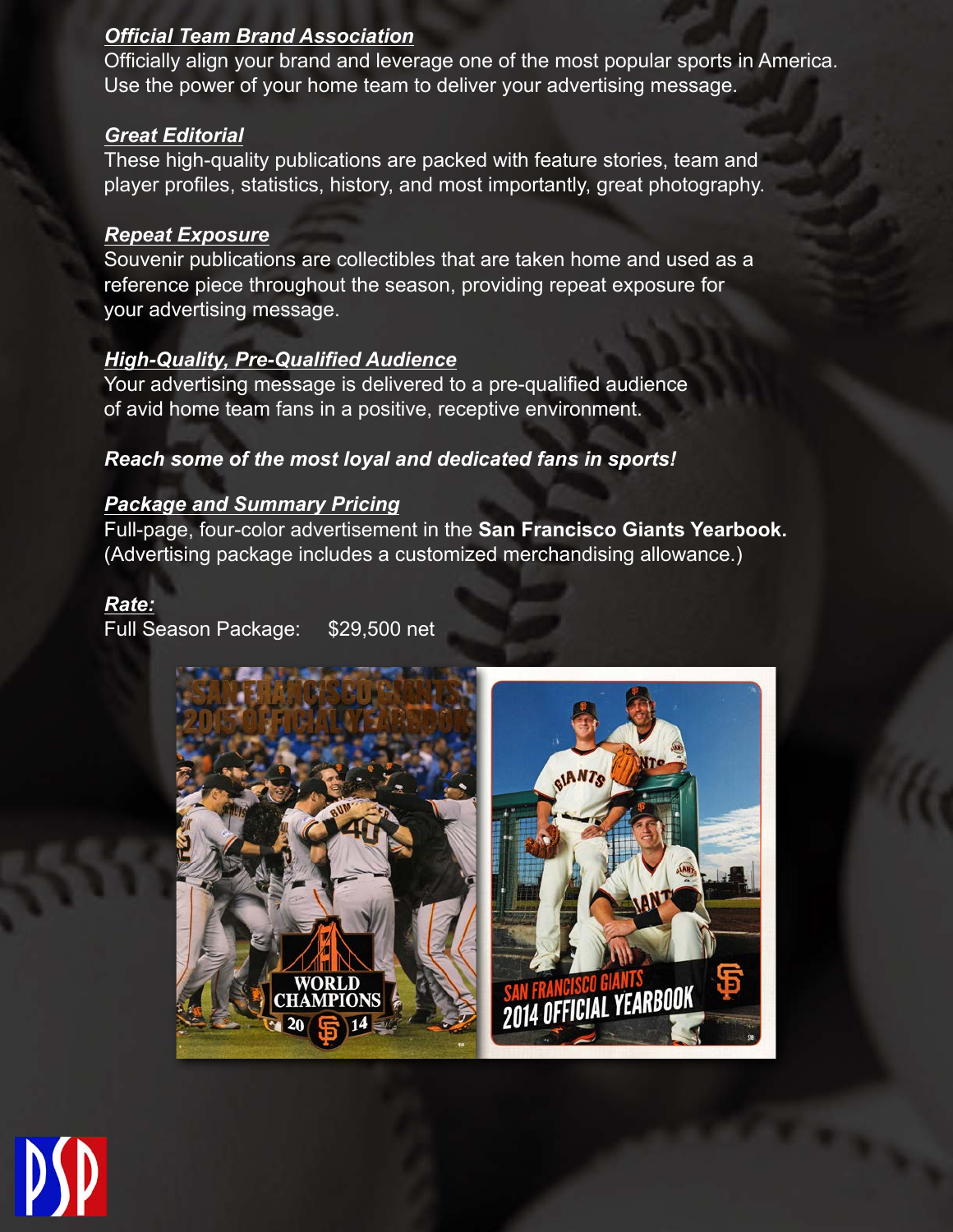## MLB Audience Profile

| <b>GENERAL DEMOGRAPHICS</b><br>Men<br>Manager/Professional<br><b>Attended/Graduated College</b><br><b>Median HHI</b><br><b>Median Respondent Age</b> | \$97,000<br>44 | % Comp Index AU<br>122<br>59<br>39<br>170<br>132<br>76 | Inte<br><b>De</b><br>$3+$<br>Me<br>$5+$ |
|------------------------------------------------------------------------------------------------------------------------------------------------------|----------------|--------------------------------------------------------|-----------------------------------------|
| <b>SPORTS ACTIVITIES</b> (in the last 12 months)                                                                                                     |                |                                                        | <b>AP</b>                               |

| <b>Baseball</b>           | 12 | 256 |
|---------------------------|----|-----|
| <b>Basketball</b>         | 16 | 190 |
| Football                  | 10 | 211 |
| Golf                      | 25 | 278 |
| Jogging/Running           | 24 | 186 |
| Swimming                  | 26 | 174 |
| <b>Tennis</b>             | 10 | 272 |
|                           |    |     |
| <b>LEISURE ACTIVITIES</b> |    |     |
|                           |    |     |

| Goes to Bars/Nightclubs                 | :34 | 205 |
|-----------------------------------------|-----|-----|
| Dines Out                               | 69  | 155 |
| Entertains Friends or Relatives at Home | 56. | 158 |
| <b>Attend Music Performances</b>        | 43  | 198 |
|                                         |     |     |

#### **FINANCIAL**

| Intend to Invest in Stocks, Bonds or Mutual Funds 26 |           | 134  |
|------------------------------------------------------|-----------|------|
| Has a Retirement or College Savings Plan             | <b>41</b> | 181  |
| Owns Stocks                                          |           | -209 |

#### **AUTO/TRAVEL** % Comp Index<br>
and to Purchase/Lease Automobile 33 106 **Ind to Purchase/Lease Automobile** cision Maker for New Vehicle 53 137 **26 Domestic Trips 26 189** mber of Frequent Flyer Program 35 212 **The Nights in Hotel/Motel 43 187 PAREL/SPORTING GOODS** Purchased \$1,000+ in Clothing 15 163 Purchased \$100+ in Sports Clothing 33 215 **CONSUMER ELECTRONICS** Has Access to the Internet 114 Owns Cellular/Mobile Phone 97 105 Owns a Digital Camera 55 167 HH Owns MP3 Player 166 HH Owns LCD/Plasma TV 77 121 HH Owns DVD or Blu-ray Player 74 122 HH Owns Video Game System 63 123 HH Owns a Personal Computer **92** 113

Source: 2014 Spring GfK MRI Base: Adults, Attend MLB Games